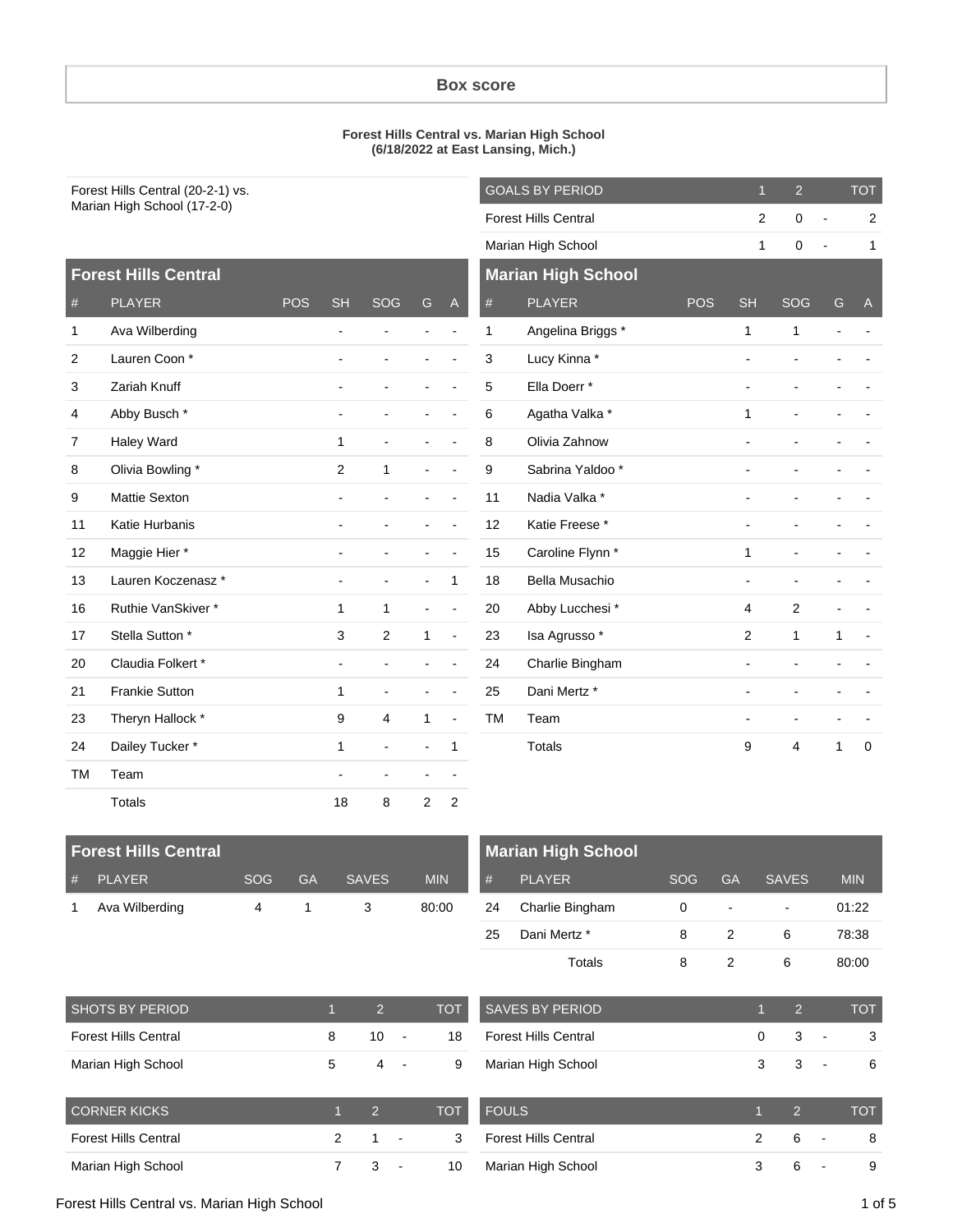| <b>SCORING SUMMARY:</b> |                  |                    |                  |                                          |  |  |  |
|-------------------------|------------------|--------------------|------------------|------------------------------------------|--|--|--|
| <b>GOAL</b>             | <b>TIME/TEAM</b> | <b>GOAL SCORER</b> | <b>ASSISTS</b>   | <b>DESCRIPTION</b>                       |  |  |  |
| 1.                      | $4:59$ - FHC     | Theryn Hallock     | Dailey Tucker    | header in six-yard box off chip into box |  |  |  |
| 2.                      | $7:31 - MHz$     | Isa Agrusso        | unassisted       | long dribble into box and finish to far  |  |  |  |
| 3.                      | 8:45 - FHC       | Stella Sutton      | Lauren Koczenasz | *redirect into net off corner kick       |  |  |  |

## **CAUTIONS AND EJECTIONS:**

YC - MHS #25 (53:57) YC - FHC #23 (77:03);

**Stadium:** DeMartin Field; **Game Length:** 1:47; **Attendance:** 626 **Officials:** Referee: Brian Chan; Asst. Referee: Tom Coatoam; Ron Thomas; Scorer: Jeff Febus;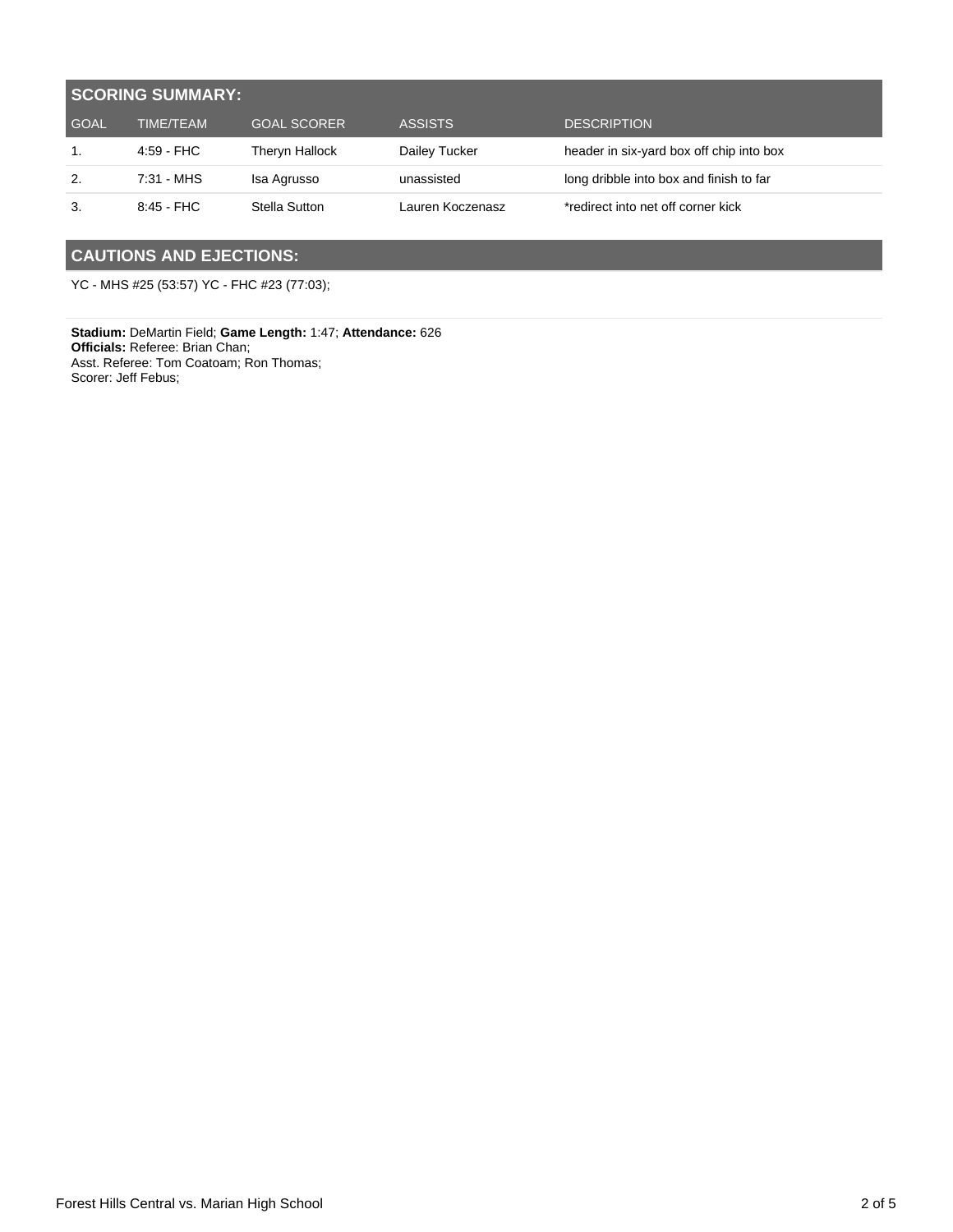### **Play by Play**

| 1st   |                                                                                                                                                           |
|-------|-----------------------------------------------------------------------------------------------------------------------------------------------------------|
| 0:00  | Ava Wilberding at goalie for Forest Hills Central.                                                                                                        |
| 0:00  | Dani Mertz at goalie for Marian High School.                                                                                                              |
| 1:19  | Corner kick by Marian High School Angelina Briggs [1:19].                                                                                                 |
| 4:09  | Header Shot by Marian High School Abby Lucchesi, Wide Right.                                                                                              |
|       | header in six yard box                                                                                                                                    |
| 4:59  | Goal!GOAL by Forest Hills Central Theryn Hallock (FIRST GOAL), Assist by Dailey Tucker *header in six-yard box off chip into box from right wing<br>(1-0) |
| 5:34  | Shot by Marian High School Agatha Valka, Wide.                                                                                                            |
| 7:31  | Goal!GOAL by Marian High School Isa Agrusso *long dribble into box and finish to far post<br>$(1 - 1)$                                                    |
| 8:23  | Corner kick by Forest Hills Central Lauren Koczenasz [8:23].                                                                                              |
| 8:45  | Goal!GOAL by Forest Hills Central Stella Sutton, Assist by Lauren Koczenasz *redirect into net off corner kick<br>(2-1)                                   |
|       | Foul on Marian High School.                                                                                                                               |
| 13:00 | Substitution! Forest Hills Central substitution: Haley Ward for Katie Hurbanis.                                                                           |
| 15:38 | Substitution!Marian High School substitution: Olivia Zahnow for Agatha Valka.                                                                             |
| 15:50 | Corner kick by Marian High School Angelina Briggs [15:50].                                                                                                |
| 16:43 | Shot by Marian High School Caroline Flynn, High.                                                                                                          |
|       | shot from left side of box                                                                                                                                |
| 17:06 | Corner kick by Marian High School Abby Lucchesi [17:06].                                                                                                  |
|       | Foul on Marian High School.                                                                                                                               |
| 18:37 | Shot by Forest Hills Central Theryn Hallock, Save (by goalie) Dani Mertz.                                                                                 |
| 19:21 | Corner kick by Marian High School Angelina Briggs [19:21].                                                                                                |
| 19:57 | Corner kick by Marian High School Angelina Briggs [19:57].                                                                                                |
| 21:23 | Substitution! Forest Hills Central substitution: Mattie Sexton for Ruthie Van Skiver.                                                                     |
| 21:23 | Substitution!Marian High School substitution: Bella Musachio for Lucy Kinna.                                                                              |
| 21:23 | Substitution!Marian High School substitution: Agatha Valka for Caroline Flynn.                                                                            |
| 23:04 | Corner kick by Marian High School Angelina Briggs [23:04].                                                                                                |
| 23:46 | Shot by Forest Hills Central Theryn Hallock, Wide.                                                                                                        |
|       | 25 yard shot just wide of post                                                                                                                            |
|       | Foul on Marian High School.                                                                                                                               |
|       | hand ball foul                                                                                                                                            |
| 28:04 | Shot by Forest Hills Central Olivia Bowling, Save (by goalie) Dani Mertz.                                                                                 |
|       | 30 yard rip from center parried over bar                                                                                                                  |
| 28:30 | Corner kick by Forest Hills Central Stella Sutton [28:30].                                                                                                |
| 29:45 | Substitution! Forest Hills Central substitution: Frankie Sutton for Haley Ward.                                                                           |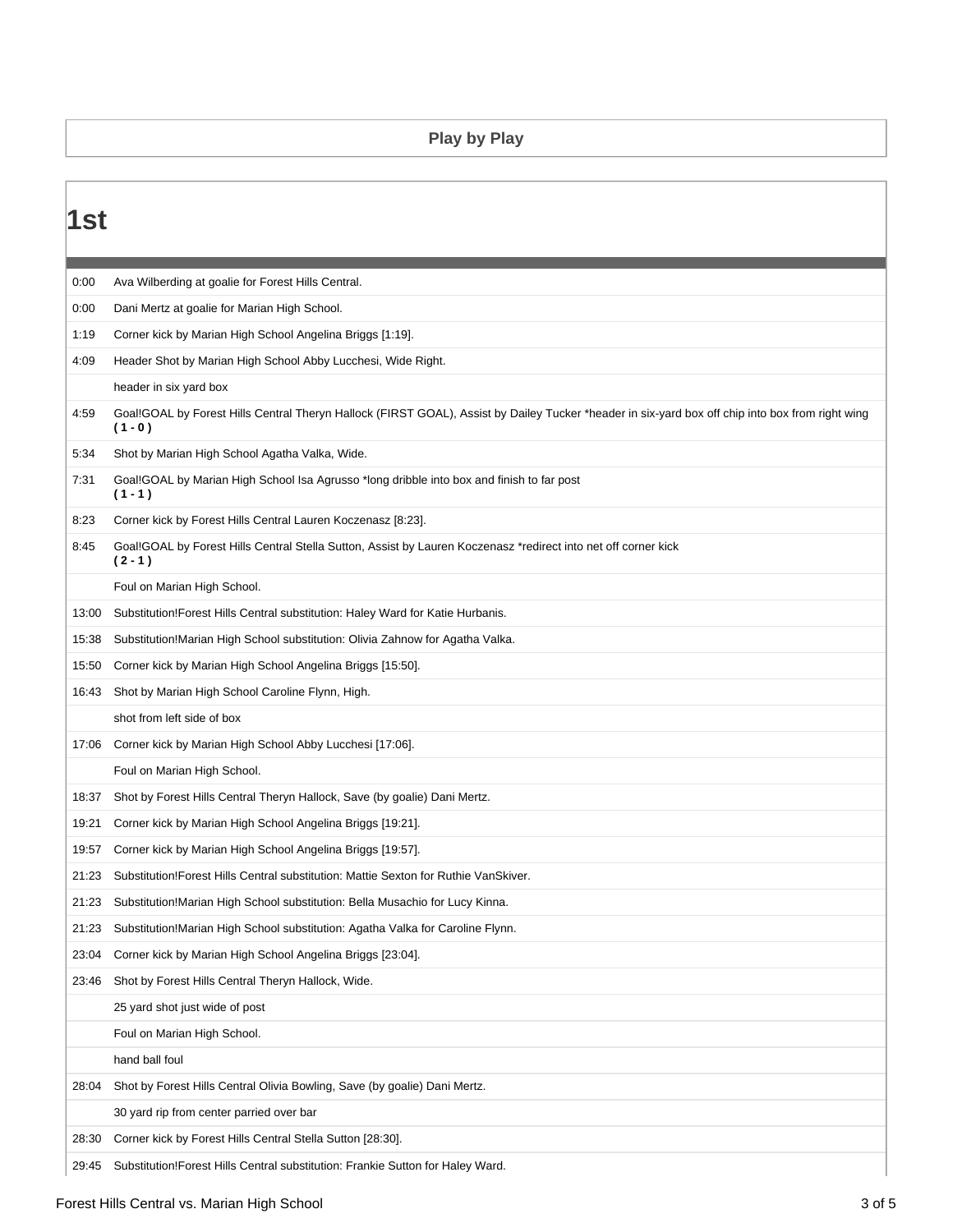| 29:45 | Substitution! Marian High School substitution: Lucy Kinna for Isa Agrusso.         |
|-------|------------------------------------------------------------------------------------|
| 29:45 | Substitution! Marian High School substitution: Caroline Flynn for Agatha Valka.    |
|       | Foul on Forest Hills Central.                                                      |
| 33:40 | Substitution! Marian High School substitution: Isa Agrusso for Bella Musachio.     |
|       | Foul on Forest Hills Central.                                                      |
| 35:59 | Shot by Forest Hills Central Frankie Sutton, High.                                 |
| 36:05 | Substitution! Forest Hills Central substitution: Katie Hurbanis for Dailey Tucker. |
| 36:42 | Shot by Forest Hills Central Theryn Hallock, High.                                 |
| 39:00 | Corner kick by Marian High School Angelina Briggs [39:00].                         |
| 39:38 | Shot by Marian High School Isa Agrusso, Blocked.                                   |
| 39:58 | Shot by Forest Hills Central Theryn Hallock, Save (by goalie) Dani Mertz.          |
|       | breakaway and sliding save                                                         |
|       | -- End of 1st Period --                                                            |

# **2nd**

| 40:00 | For Marian High School: #1 Angelina Briggs, #3 Lucy Kinna, #5 Ella Doerr, #8 Olivia Zahnow, #9 Sabrina Yaldoo, #11 Nadia Valka, #12 Katie<br>Freese, #15 Caroline Flynn, #20 Abby Lucchesi, #23 Isa Agrusso, #25 Dani Mertz.            |
|-------|-----------------------------------------------------------------------------------------------------------------------------------------------------------------------------------------------------------------------------------------|
|       | Foul on Forest Hills Central.                                                                                                                                                                                                           |
| 42:00 | Shot by Marian High School Abby Lucchesi, Save (by goalie) Ava Wilberding.                                                                                                                                                              |
|       | Foul on Forest Hills Central.                                                                                                                                                                                                           |
| 43:40 | Shot by Forest Hills Central Theryn Hallock, High.                                                                                                                                                                                      |
| 45:17 | Shot by Forest Hills Central Ruthie Van Skiver, Save (by goalie) Dani Mertz.                                                                                                                                                            |
| 45:17 | For Forest Hills Central: #1 Ava Wilberding, #2 Lauren Coon, #3 Zariah Knuff, #4 Abby Busch, #8 Olivia Bowling, #11 Katie Hurbanis, #12 Maggie<br>Hier, #16 Ruthie VanSkiver, #17 Stella Sutton, #23 Theryn Hallock, #24 Dailey Tucker. |
| 46:31 | Offside against Marian High School.                                                                                                                                                                                                     |
|       | Foul on Marian High School.                                                                                                                                                                                                             |
| 47:54 | Shot by Forest Hills Central Theryn Hallock, Blocked.                                                                                                                                                                                   |
| 48:03 | Corner kick by Forest Hills Central Stella Sutton [48:03].                                                                                                                                                                              |
| 48:55 | Substitution! Forest Hills Central substitution: Lauren Coon for Dailey Tucker.                                                                                                                                                         |
| 51:49 | Shot by Forest Hills Central Haley Ward, Blocked.                                                                                                                                                                                       |
| 52:07 | Shot by Forest Hills Central Olivia Bowling, High.                                                                                                                                                                                      |
| 52:15 | Substitution! Forest Hills Central substitution: Frankie Sutton for Katie Hurbanis.                                                                                                                                                     |
| 52:37 | Substitution! Marian High School substitution: Bella Musachio for Lucy Kinna.                                                                                                                                                           |
|       | Foul on Forest Hills Central.                                                                                                                                                                                                           |
|       | Foul on Marian High School.                                                                                                                                                                                                             |
| 53:57 | Yellow card on Marian High School Dani Mertz.                                                                                                                                                                                           |
|       | took attacker down just outside box                                                                                                                                                                                                     |
| 53:57 | Substitution! Marian High School substitution: Charlie Bingham for Dani Mertz.                                                                                                                                                          |
| 53:57 | Charlie Bingham at goalie for Marian High School.                                                                                                                                                                                       |
| 53:59 | Shot by Forest Hills Central Stella Sutton, Blocked.                                                                                                                                                                                    |
| 54:07 | Shot by Forest Hills Central Theryn Hallock, Wide.                                                                                                                                                                                      |
|       | Foul on Forest Hills Central.                                                                                                                                                                                                           |